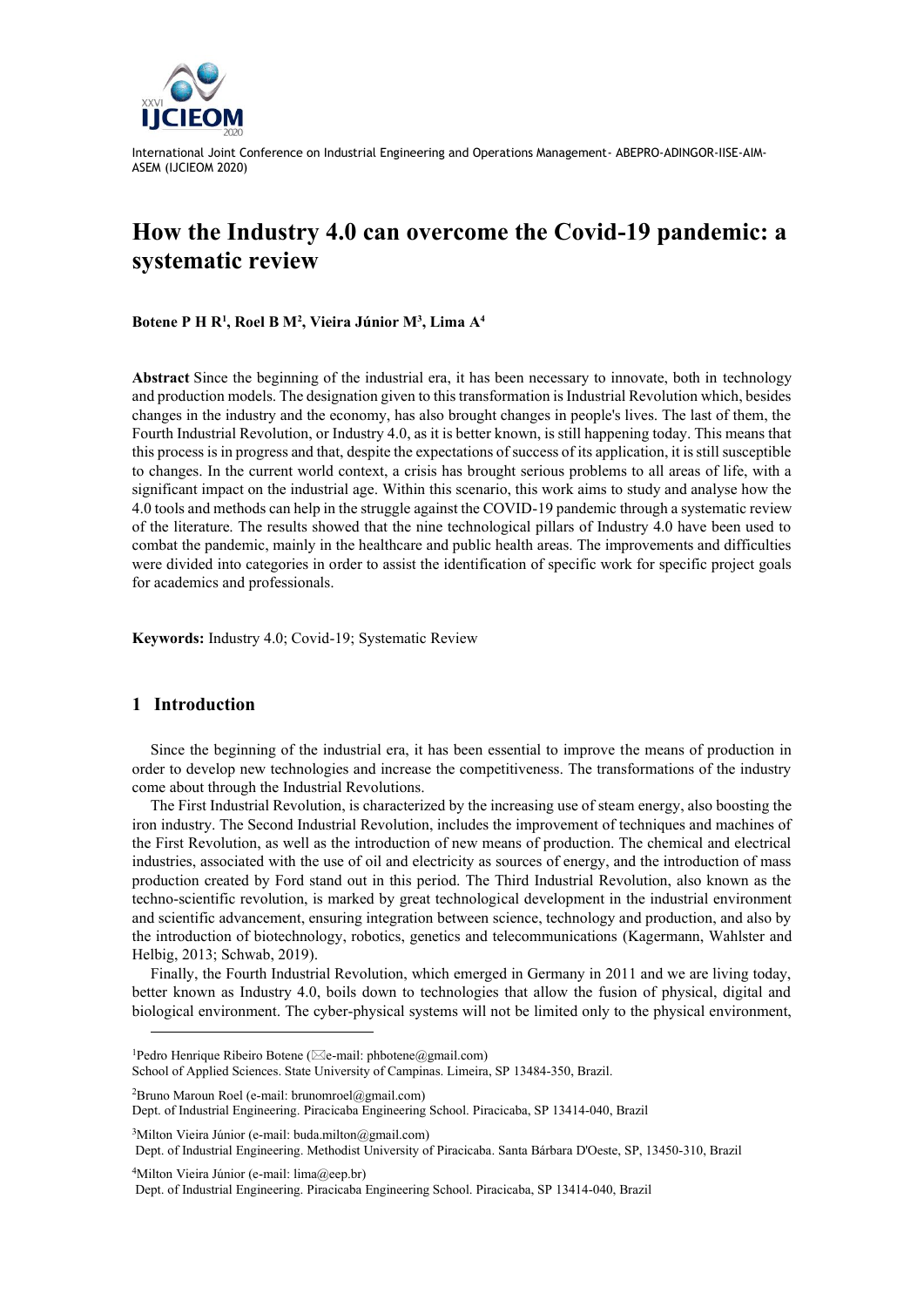

but that integration will involve the entire supply chain (Venturelli, 2014). According to Fundação Dom Cabral (2016), the Boston Consulting Group Report lists the nine pillars of the fourth revolution, which are: automated robots; additive manufacturing; simulation; horizontal and vertical systems integration; internet of industrial things; big data and analytics; cloud; cyber security and augmented reality.

The Industrial Revolutions cannot be explained only by inventions and discoveries of new machines, energy sources, materials and methods. Factors such as human relations and the economy must also be considered (Dathein, 2003). This statement becomes even more real in the crisis the world has been experiencing. The COVID-19 pandemic has affected almost all countries and has had a significant effect on the lives of the population. Industries are facing challenges to reinvent themselves face of this new scenario and, on the other hand, people are facing changes in their lifestyle. For instance, in order to solve these challenges, some countries are adopting 4.0 technologies, such as Taiwan, which used Big Data to predict possible contamination, improving the assertiveness of the decision-making process in clinical consultations (Stanford FSI, 2020).

Several companies use tools from Industry 4.0, either in production, data analysis or decision making. Data from the Industry 2027 Project, points out that 21.8% of the Brazilian companies will acquire Industry 4.0 resources in the next 10 years (Época, 2017). However, this forecast was from 2017, and the reality we are living in 2020 is totally different. The current circumstances can accelerate the process of adoption the 4.0 in the quotidian of the population and industries all over the world. Simulation, big data, cloud servers are becoming increasingly common in the industrial environment. And in people´s routine, the IoT is gaining increasingly more strength.

Within this scenario, the objective of this study was to make a systematic analysis of the implementation and/or use of the enabling tools of the 4.0 industry applied in the struggle against the pandemic, in diverse segments. The proposal was to answer the following question: *What are the enabling tools and methods of I4.0 being applied to tackle the Covid-19 pandemic?*

This was investigated through the identification of the most applied or suggested tools and the analysis of the methods employed for their application through the systematic review of the literature.

## **2 Methodology**

Based on the thematic question of this article (Q1), the method used for the development of the review was based on Levy and Ellis [13], which propose three stages for carrying out the activities. To ensure the understanding of the main steps and characteristics of the systematic review, the first stage was the development of a research protocol, proposed by the software StArt (an available software created by Ufscar), shown in Table.

| Protocol          | Parameter                                                                                                                                                      |
|-------------------|----------------------------------------------------------------------------------------------------------------------------------------------------------------|
| Objectives        | Systematic analysis of the implementation and/or use of the enabling tools of the<br>industry 4.0 applied in facing the pandemic, in the most diverse segments |
| Source engine     | Scopus and Science Direct                                                                                                                                      |
| Studies languages | <b>English and Portuguese</b>                                                                                                                                  |
| Filter            | Article and Full text Access                                                                                                                                   |

**Table 1**Full research protocol

The searches for these data were conducted in two periods in July 2020. The databases chosen were Scopus and Science Direct because they are important and recognized for their relevance to articles in the field of engineering III.

The first result showed a range of 339 documents found. Thereafter, the filters cited at the table were done. After that, a total of 81 documents were discarded and the final number of articles selected was 258. The second phase of the systematic review consisted of reviewing and filtering the data collected. With the list of articles, the results were exported to an auxiliary tool, the StArt. This application allows importing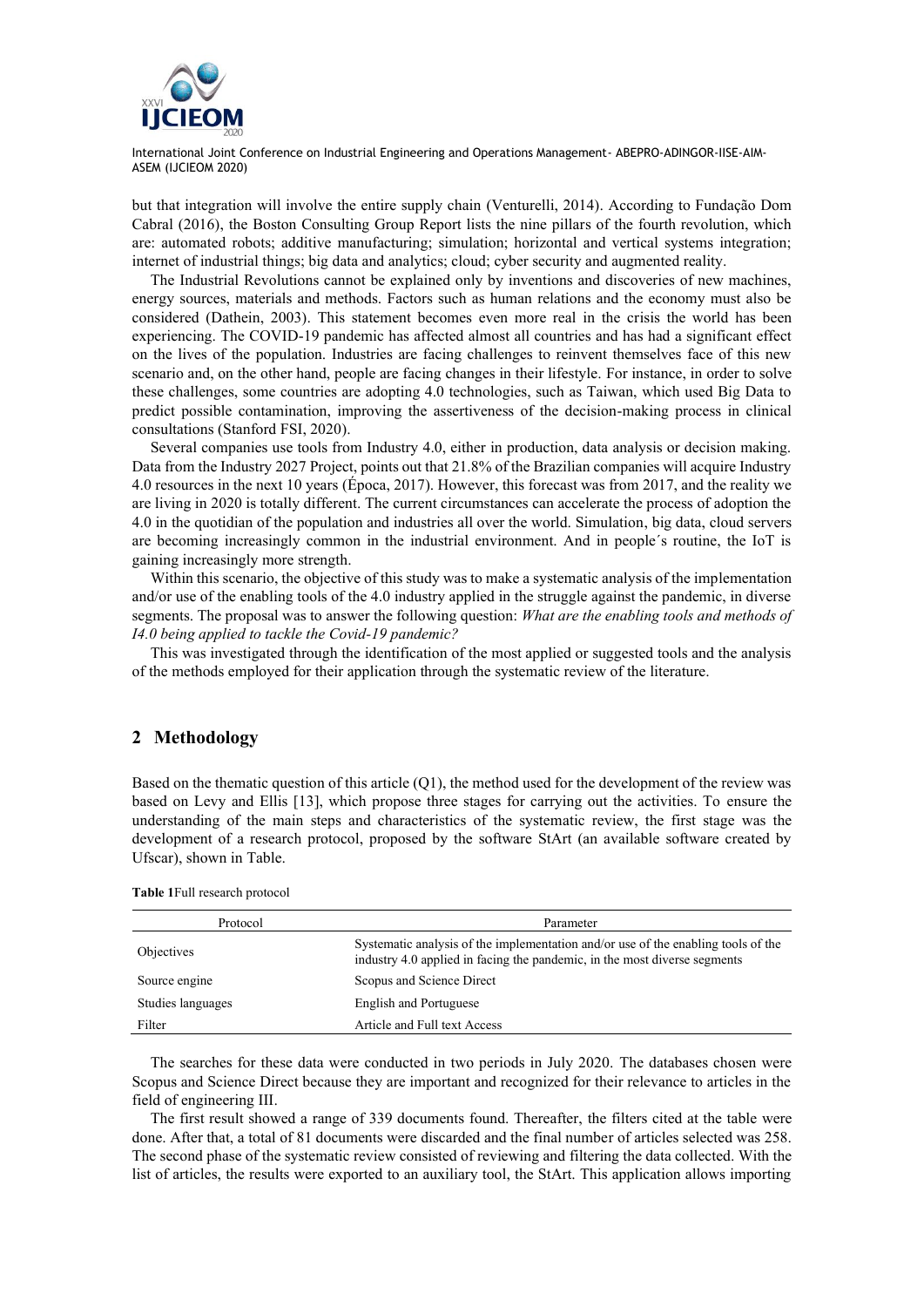

the data collected in the search engines and classifying them according to the relevance of the subject. The systematic flow followed can be seen in Figure 1.



**Fig. 1** Fluxogram of papers selection

In the selection step, the 258 selected papers from stage 1 were filtered regarding title, keywords and abstract. Those that met the inclusion criteria in this stage were considered approved. The approved papers were submitted to the extraction phase. In this second step, introductions and conclusions of each study were analyzed. At the final stage, the 26 articles that were approved in the previous filters were read in full. Simultaneously to the reading, a specific data survey.

#### **3 Results and Discussions**

## *3.1 Bibliometric analysis*

Figure 2 presents an updated scenario of the number of journal articles published per month. It can be observed that the first articles were published at the beginning of 2020, period in which the pandemic started to gain more notoriety outside of China. The publications "boom" began in May, month in which the pandemic started to assume a global proportion, affecting almost all countries of the globe, as it has also been showed by Johns Hopkins University (2020). It is possible to observe that there was a growing trend of publications for the following months, as the covid-19 pandemic has led researchers from various fields of knowledge to work intensively. As the population gains more knowledge about the disease and about how to adapt to the "new normal", the use of the tools already available and the development of new ones becomes easier. In addition, both industries and other areas are maturing with respect to the applicability and adoption of Industry 4.0, increasing the range of options to combat the pandemic.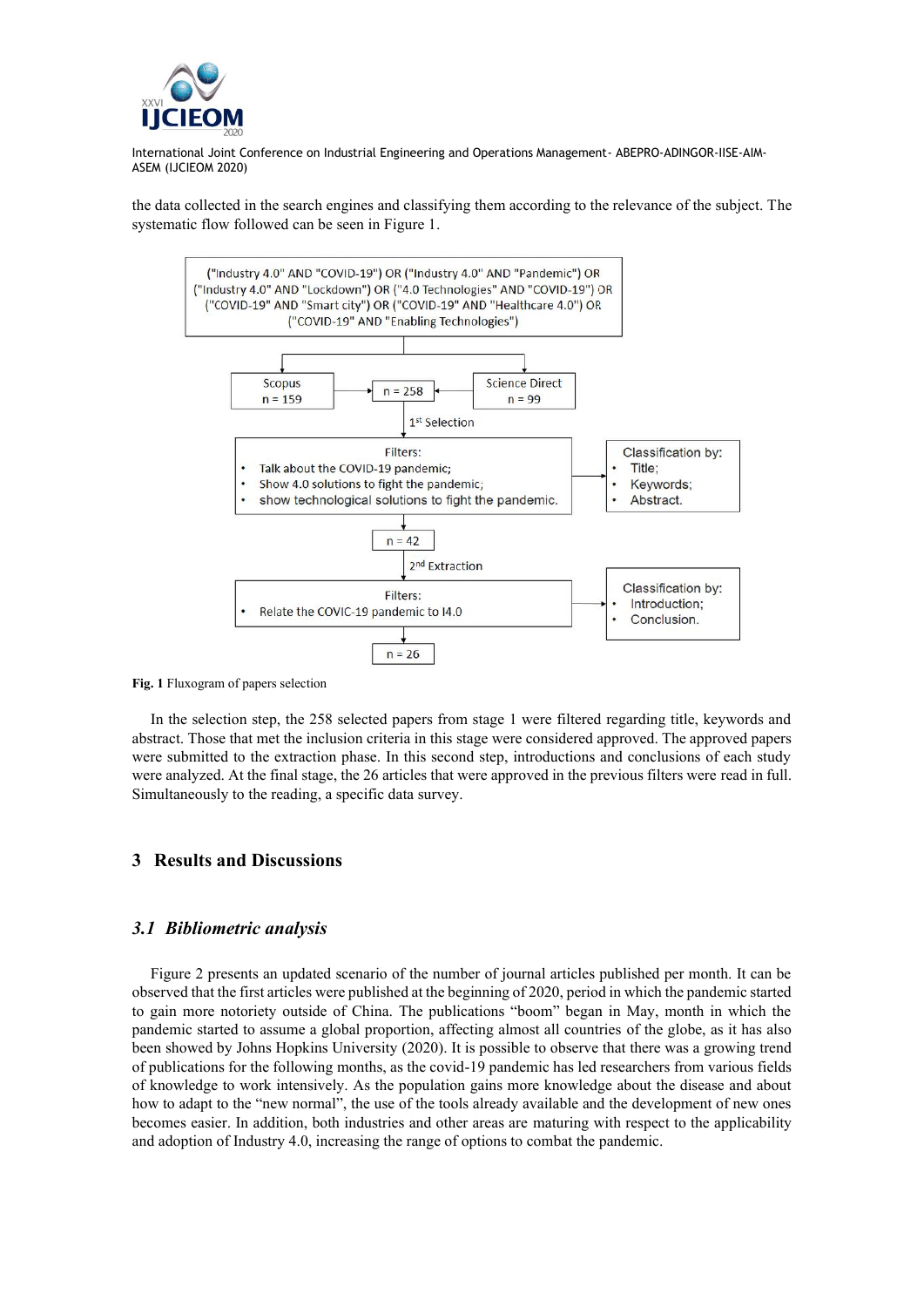



**Fig. 2** Publications by month – Scopus and Science Direct databases

A total of 21 countries were identified (see Fig 3). India has the highest number of publications (16%) followed by the United States (14%), United Kingdom (12%), China (8%), Italy (6%), South Korea (6%) and Germany (4%). Together these countries represent 65% of the number of publications. This result confirms a trend similar to the studies which showed that India and the United States have the highest number of cases (WHO, 2020; ECDC, 2020).



**Fig. 3** Number of publications per country

The research fields observed in Figure 4 show the areas of concentration of the selected articles. Considering the three main areas, in the first place appears Medicine, indicating that, although Industry 4.0 is a subject very connected to the industrial area, it has extreme relevance in the health field, because it is related to the treatment of the pandemic. In the second position there is Engineering, due to the fact that Industry 4.0 is a concept that came from this field. Finally, the Social Sciences area shows that covid-19 and its forms of combat have a profound impact on the social life of individuals and human groups.



**Fig. 4** Research concentration areas

# *3.2 Studies classification*

The studies were classified by the research method extracted from each study. The categories were defined as Theoretical-conceptual (TC), Action Research (AR), Case study (CS), Survey (S) and Ethnography (E) (Costa and Godinho Filho, 2016).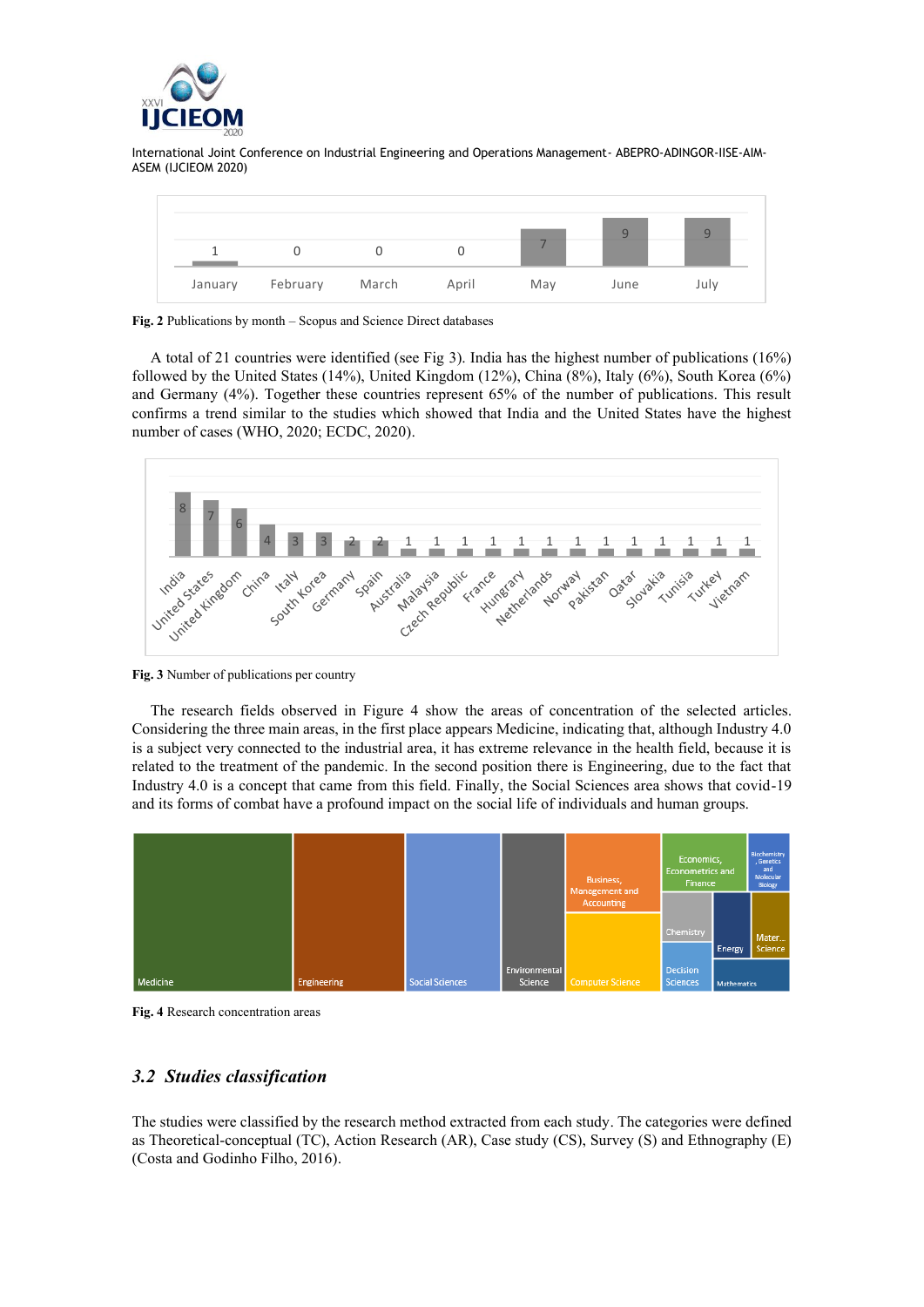

The result shows that, from 26 studies, 50% were identified as TC. Those studies are based on theory, both literature reviews that discussed and analyzed the usefulness and applications of 4.0 technologies against COVID-19 in general (Javaid and Haleem, 2020; Madurai Elavarasan and Pugazhendhi, 2020), and reviews that focused on specific technologies (Khan, Siddique and Lee, 2020; Kumar, Gupta and Srivastava, 2020). That category also has studies that are a conceptual discussion, which addressed how concepts from the 4.0 can be applied, for example, in the water distribution sector (Barragán and Manero, 2020; Poch and Garrido-Baserba, 2020).

In the second place there is AR with 7 papers, a type of empirical study that approaches an action or resolution of a collective problem and involves the researcher and participants of the situation, as the study by Belfiore et. al (2020), that adopted artificial intelligence software to facilitate computed tomography diagnostics. The third place is represented by CS with 6 papers, an approach of multiple methods and tools from data collection that has no direct impact on the problem, but rather is a type of simulation, such as the studies by Gallego and Font (2020) and Rahman et. al (2020), who used data and tests to create methodologies and frameworks to predict areas of infection and propose solutions for better allocation of lockdown and for the reactivation of tourism markets.

According to the results presented, there are more theoretical studies than implementations, showing that there are still growth opportunities for AR. That may be due to the learning curve of the pandemic and could be a sign that there will be more implementation studies in the future.

## *3.3 Main tools and methods*

Analyzing Figure 5, it is possible to observe that Artificial Intelligence was the enabling technology most referenced in the analyzed studies; it represents about 27% of all the tools mentioned. The use of Big Data and Analytics represents 14% of 4.0 enabling technologies being considered. Then Virtual Reality and the Internet of Things (IoT) represents 13% of the mentioned technologies. Thus, these 4 technologies represent about 66% of all 11 tools classified in this review.



**Fig. 5** Most used tool for implementations in pandemic

The technologies can be divided into two categories according to Madurai Elavarasan and Pugazhendhi (2020):

- Those used to support the society: help people to follow quarantine and keep social distancing effectively in order to reduce the spreading of the infection;
- Those used to control the pandemic: help in framing strategies to reduce the infection, to assist in health care facilities and to support society functioning as one.

Considering these two types of classification, it can be observed that Artificial Intelligence, Big Data, Internet of Things, Integration Systems, 3D Printers, among other technologies, can be classified as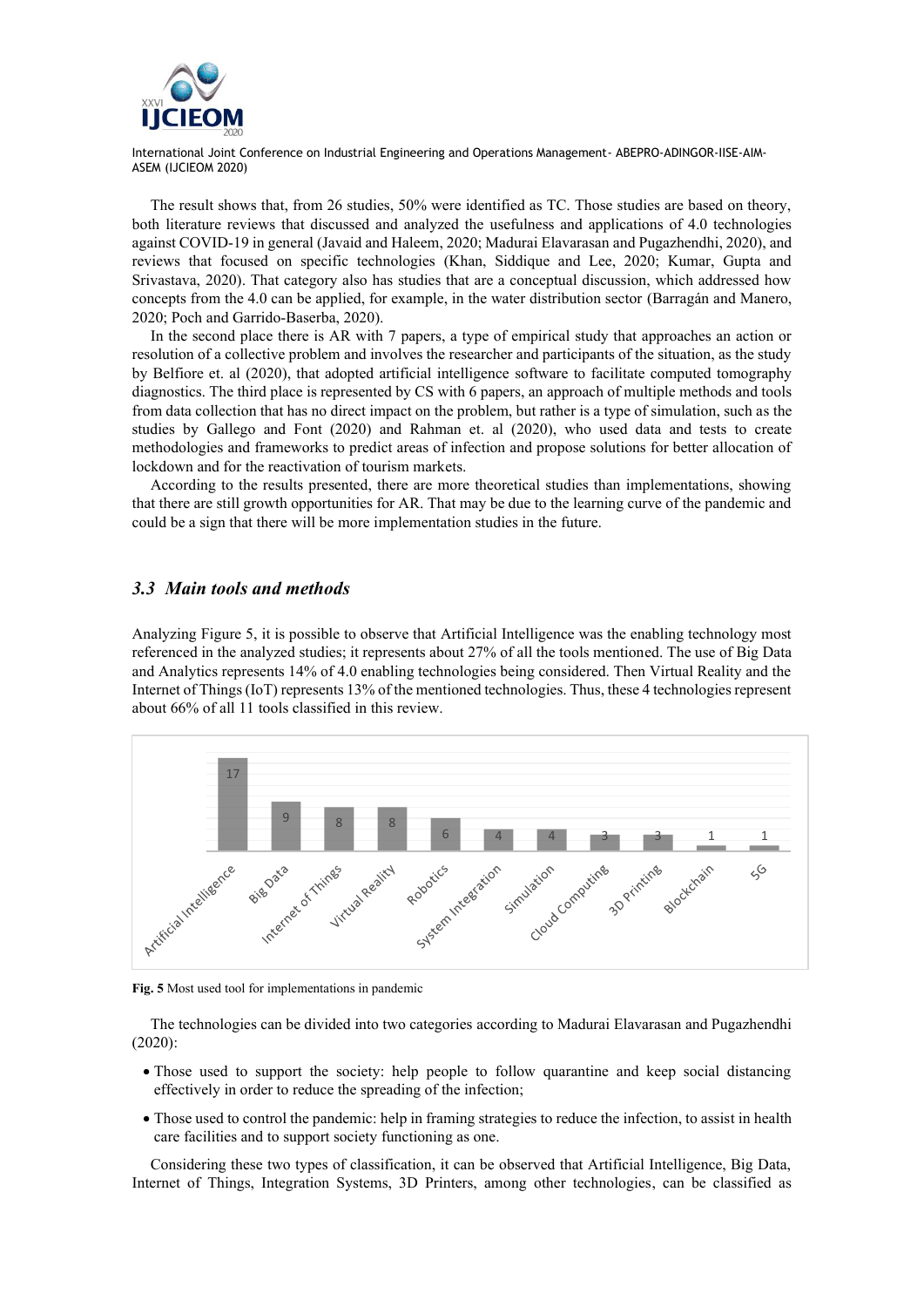

technologies "used to control the pandemic", since they are rarely used for personal use. The main use of these technologies are for data control of infected, rapid processing to accelerate the system, interaction between machines avoiding the presence and contact of hospital staff and infected people, mainly in the treatment, as shown by Barragán and Manero (2020).

There are technologies that can be classified as "used to support society", such as Virtual Reality (VR), which has a result that indirectly helps controlling the pandemic (Singh et al, 2020b). For instance, by allowing people to chat at a distance for personal or professional purposes, it avoids agglomeration, that can give greater prominence to the new virus.

However, VR can also be classified as "used for the pandemic control" since it could be used in hospital surgeries with augmented reality glasses. In this situation, in more severe cases of covid-19, a physician could operate the patient more accurately using the technology.

Therefore, it is possible to observe that the classifications are different, but not isolated, since both might provide solutions in similar contexts.

#### *3.4 Main application areas*

This section is completely related to the previous section, as both subjects are complementary. Analyzing any tool of scope 4.0, a change in the application area of those tools can be noticed. With the pandemic, many studies have emerged on how various sectors will cope with the current crisis, and considering the global context of connectivity and industrialization, 4.0 tools significantly interfered in this analysis.

Figure 6 shows the areas that were mentioned in the studies analyzed for this review. As it is a pandemic that is causing a global health crisis, the first two most mentioned areas were: Healthcare (39%) and Public Health (31%). Together, these two areas that symbolize the broad area of health represent about 69% of all 10 mentioned. In this long list of studies on health in the pandemic, it is predominant how the Artificial Intelligence (AI) tool stands out with a great growth potential. Moreover, they emphasize how 4.0 technologies can track infected people, help in surgical cases, and control the spread of the virus (Kumar and Gupta, 2020).



**Fig. 7** Application areas

Other areas have also received studies related to the current pandemic and the innovative tools of generation 4.0. For example, the Tourism area, which represents about 6% of the reviewed studies, presents an analysis of the past and a perspective of the future of the sector, considering that the technology will be involved with tourism in the entire world. With that, Zeng, Chen and Lew (2020) conclude that the technology will mediate and even improve the experience for the sector.

Two other sectors that are also studied are: Supply Chain (6%) and Industry (6%). These two areas were also greatly impacted by the social isolation of covid-19. The studies analyzed and exposed suggestions for improvements using tools 4.0, like digital twins. The sectors Mobility, Energy, Environment, Government and Economy represent about 1% each and also make a co-relation between pandemic and 4.0 technologies.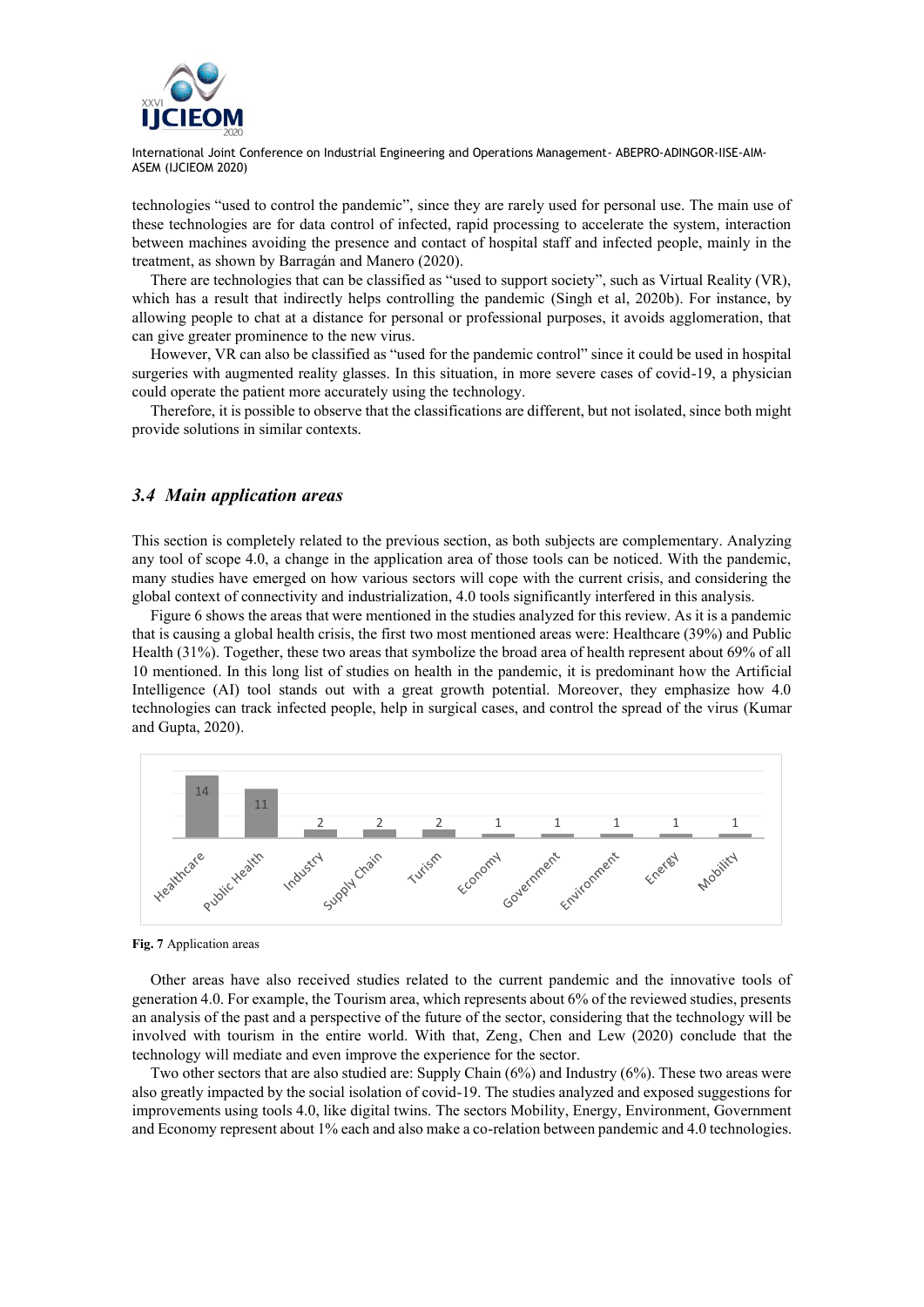

## **4 Conclusions**

According to the World Health Organization (2020) this pandemic has triggered a huge demand for digital technology for improving public health response to the COVID-19 pandemic. Since this crisis has impacted all spheres of life, science and technology is playing a vital role (Kumar and Gupta, 2020). In order to facilitate the understanding of the general framework of covid-19 and 4.0 research, this topic presents an aggregated analysis of the improvements and difficulties of the published studies.

The improvements results are listed above by categories:

- I1 Real-time tracking, remote health monitoring, rapid case diagnosis, reduced professional workload and improved treatment;
- I2 Improved distribution of lockdown areas, reduction of economic losses, reduction of contamination effects and reduction of resource use (water, military);
- I3 Risk identification, improvement of emergency response, supply chain recovery plans and industrial information integration.

About the limitations of the studies observed, it is possible to group them into:

- L1 Minimum computational requirements, data limitations (amount of information available), network availability (internet), vulnerability of security systems;
- L2 Image identification problems in treatments;
- L3 Countries with less technological advances.

The answer to the research question ("what are the enabling tools and methods of I4.0 have been applied in the face of the Covid-19 pandemic?") was also presented in this work, being divided into ten categories: artificial intelligence, big data, virtual reality, internet of things, robotics, simulation, system integration, 3D printing, cloud computing, 5G and blockchain. The areas with the highest number of applications of these tools were healthcare (hospitals, clinics) and public health, which can be justified by the fact that the most affected with the pandemic are the hospital systems and the population in general.

The limitation of this work is in its time window. In a quick preliminary survey three months after the date of this article, it was possible to notice a significant growth in research interest in this area, confirming the trend previously forecast. Other trend is that there will be more implementation work than theoretical work in the next months, evidencing the real impacts used by the tools that were proposed before. The updating of this data will be contemplated as a future research to be conducted.

In general, this article contributes to the understanding of academics and professionals about the main 4.0 tools that are effective in combating the COVID-19 pandemic, as well as its applications and difficulties.

# **5 References**

Barragán, D, Manero, J (2020) How Big Data and Artificial Intelligence Can Help Against COVID-19. IE Bus. Sch. 4–11. Belfiore MP, Urraro F, Grassi R et al (2020) Artificial intelligence to codify lung CT in Covid-19 patients. Radiol. Medica 125, 500–504. https://doi.org/10.1007/s11547-020-01195-x

Ben Hassen H, Ayari N, Hamdi B (2020) A home hospitalization system based on the Internet of things, Fog computing and cloud computing. Informatics Med. Unlocked 20. https://doi.org/10.1016/j.imu.2020.100368

Chamola V, Hassija V, Gupta V et al (2020) A Comprehensive Review of the COVID-19 Pandemic and the Role of IoT , Drones , AI , Blockchain , and 5G in Managing Its Impact 90225–90265.

Costa LBM, Godinho Filho M (2016) Lean healthcare: review, classification and analysis of literature. Prod. Plan. Control 27, 823–836. https://doi.org/10.1080/09537287.2016.1143131

Cui F, Zhou HS (2020) Diagnostic methods and potential portable biosensors for coronavirus disease 2019. Biosens. Bioelectron. 165, 112349. https://doi.org/10.1016/j.bios.2020.112349

Dathein, R (2003). Inovação e Revoluções Industriais: uma apresentação das mudanças tecnológicas determinantes nos séculos XVIII e XIX. DECON Textos didáticos 8